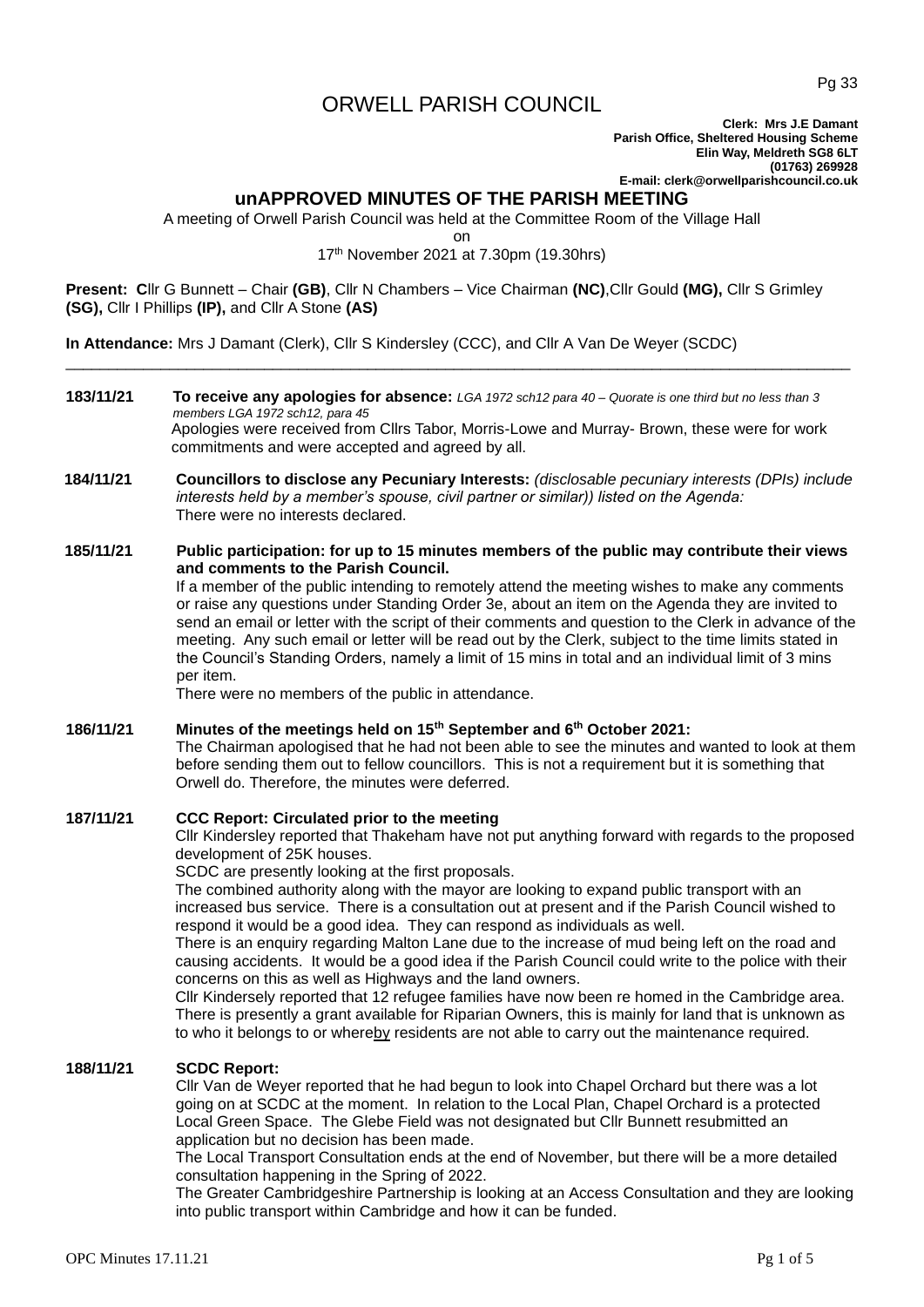The Draft Local Plan deadline is 13<sup>th</sup> December. Cllr Van de Weyer recommended that the Parish Council, in its response to the consultation, support the policies that relate to Orwell and the overall strategy.

## **189/11/12 Wimpole Hall:**

There was no report this month. However, Wimpole have started their major tree planting project.

#### **190/11/21 Planning:** *(Planning Committee Only)*

Full Planning minutes can be seen on the website - www.orwellpastandpresent.org.uk Butts Farm, Malton Lane, 21/04556/FUL, Erection of a new dwelling. Planning Committee decision was to recommend Approval with comments. Charter House, Barrington Road, 21/04723/FUL, Accora Ltd. Planning Committee decision was to recommend 'No Recommendation' with no comments.

# **191/11/21 Proposal for a New Town in South Cambridgeshire (Thakeham):**

There was nothing to report this month. Cllr Kindersley reported as well that there was nothing to report at this time.

#### . **192/11/21 Neighbourhood Plan (NP):**

Cllr Grimley gave an update and that the results of the survey will be included in the next edition of the Bulletin along with a report on what happens next. There will be a meeting in January with Alison Tolkinton (SCDC). The results of the survey to be passed to the Clerk. **Action: SG**

## **193/11/21 East West Rail (EWR)**

Nothing to report this month.

## **195/11/21 Overgrown Foliage:**

Agreement of letter deferred till next month. **Action: Clerk Action: Clerk** 

## **196/11/21 New Recreation Ground:**

The manhole cover was set 8"above the ground as the consulting engineer thought this was where the carpark was going to be built. However, it is actually in the area originally planned to be grass. Cllr Bunnett has tried to contact the consulting engineers but as yet has not had a reply. The drain from Leaden Hill which runs to the Brook is a private drain. The engineer forfeited his fee due to the mistake over measuring the boundary. The land agent for the landowner has been contacted with regards to the proposed fence to see if this has been repaired as it was reported that an existing fence post has been broken. He has also been contacted to ask if an extension to the timescales<br>can be given but no reply has been received<br>**Action: GB** can be given, but no reply has been received

#### **197/11/21 Recreation Ground & Pavilion:**

It was agreed that the survey of residents will be widened to include both recreation grounds, the environment, trees, the pavilion, Glebe Field, Chapel Orchard and financial matters. Cllr Gould said she would help with regards to the Environment. Cllrs Bunnett, Grimley and Stone will relook at the survey. **Action: GB/SG/AS/MG**

#### **Pavilion**

Clerk is waiting to hear back from the contractors with regards to their insurance. **Action: Clerk**  Clerk to drop off the dog signs to Cllr Stone who will install them in the Recreation Ground.

#### **Action: Clerk/AS**

Cllr Stone reported he had met with Anglian & Midland to look at the MUGA surface. It was suggested that a root barrier may be needed. The ground needs some further investigation to see what exactly is happening. It was agreed that Cllr Stone contact Buchans **Action: AS** Cllr Stone reported that he believed the bridge which leads from Brookside to the Recreation Ground may need new timbers, this to be included in the precept for next year**.**

# **198/11/21 Clunch Pit Management Trust (CPMT)**

Cllr Bunnett reported that a discussion had taken place with the Diocese with regards to the possibility of purchasing the Glebe Field. Cllrs Chambers and Stone have been looking at what may be needed to provide an access route to the burial ground. Cllrs Bunnett and Stone will discuss and agree an access route to the burial ground and a spec to be drawn up. Cllr Chambers will speak to the vicar and advisor to the Diocese. **Action: GB/AS/N** Action: GB/AS/N It was proposed by Cllr Chambers that (in principle) the Parish Council purchase the Glebe Field depending on the Terms, this was seconded by Cllr Gould, and agreed by all apart from Cllr Philipps who abstained.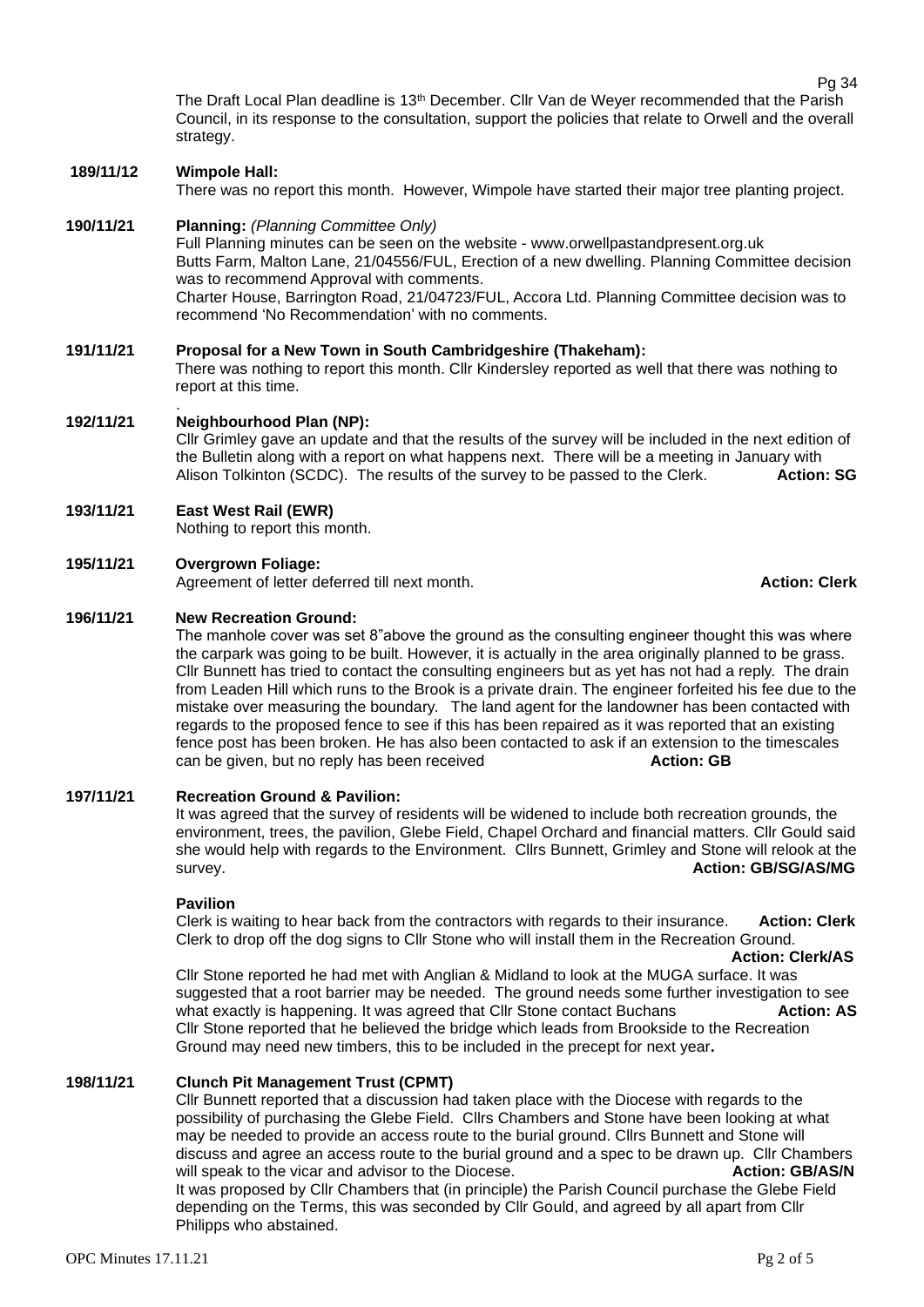Pg 35

Cllr Chambers also suggested that village funding be looked at, further discussions are needed. Clerk to check with CAPALC as to how the Parish Council stands with village funding schemes. **Action: Clerk**

## **199/11/21 Chapel Orchard:**

Cllr Chambers reported that Mr Steve Boreham an ecologist and geologist has visited Chapel Orchard twice to look at the chalk stream. Ways of trying to un-silt the stream is being looked into, one possibility is using silt traps that need to be dug and removed annually. There will be some costs involved as a digger will need to be hired and there will be some maintenance costs, the majority of the physical work will be carried out by volunteers. The gradient of the stream also needs to be looked at. Cllr Chambers believes that a three-year management plan needs to be drawn up. There is also a possibility of grants as chalk streams need protecting. Clerk to look into possible grants

## **Action: Clerk/NC**

Cllr Chambers reported that a proper levels survey will be carried out. It was also suggested that if the primary school is interested a Forest School could be looked into, Agenda item for next month. **Action: Clerk**

Mr Hoptroff has an Ash tree which is overhanging his property, he would like permission to prune the tree. This has been done in the past, the Ash tree is within the boundary of Chapel Orchard. It was proposed by Cllr Bunnett that the Parish Council agree to Mr Hoptroff pruning the Ash tree that overhangs his property, this was seconded by Cllr Grimley and agreed by all.

## **200/11/21 Environment Working Group: (EWG)**

The approval of the Terms of Reference was deferred until the next meeting. **Action: EWG**

# **201/11/21 Climate Emergency:**

Some parish and town councils have declared a climate emergency and have put together a working party to look into climate change. The working party would look at ways that the community of Orwell could reduce the carbon footprint. This was discussed and it was suggested that this would be something that could be included within the EWG.

## **202/11/21 Precept: 2022/23**

There are a lot of projects and only a limited amount of funding. The finance working group will meet to look at the precept and take into consideration all the proposed projects that councillors have put forward. The figures for the proposed precept will be forwarded to the full council so that it can be agreed at the meeting in December or January. There will be costs for the upcoming Parish Council elections in May 2022.

## **203/11/21 Financial Matters:**

1. Financial Statements for November 2021

2.Payments and Additional payments for November *(Additional payments are shaded; these costs have already been agreed but may not have appeared on the agenda.*

*Local Government Act (LGA); Public Health Act (PHA); Open Space Act (OSA) Parish Council Act* 

| Payee                                  | Amount £    | Vat £   | <b>Description</b>                                  | Power          |
|----------------------------------------|-------------|---------|-----------------------------------------------------|----------------|
| Salaries, HMRC, Pension   Confidential |             | 0       | Employees payments for November 2021                | LGA 1972 s112  |
| Drax Power                             | <b>ENIL</b> |         | Street light energy                                 | PCA 1957 s3    |
| E-On                                   | £64.84      | £3.09   | Pavilion electricity                                | LGA 1972 s143  |
| Integrated water                       | £174.00     | £29.00  | Pavilion water analysis                             | LGA 1972 s143  |
| <b>CAPALC</b>                          | £75.00      | 0       | Councillor Training -M Gould                        | LGA 1972 S113  |
| <b>Balfour Beatty</b>                  | £72.00      | £12.00  | 4 <sup>th</sup> quarter streetlight mtce            | PCA 1957 s3    |
| J Damant                               | £83.96      | 0       | Expenses                                            | LGA 1972 s112  |
| Meldreth Parish Council   £100.00      |             | 0       | Contribution towards office expenses<br>November 21 | LGA 1972 S113  |
| <b>Buchans</b>                         | £977.23     | £162.87 | Grounds mtce October 2021                           | OSA 1906 s9/10 |
| N Chambers                             | £22.49      | 0       | Lock and keys for car park gate                     | OSA 1906 s9/10 |

## **PAYMENTS FOR AUTHORISATION –ORWELL PARISH COUNCIL MEETING 17 th November 2021**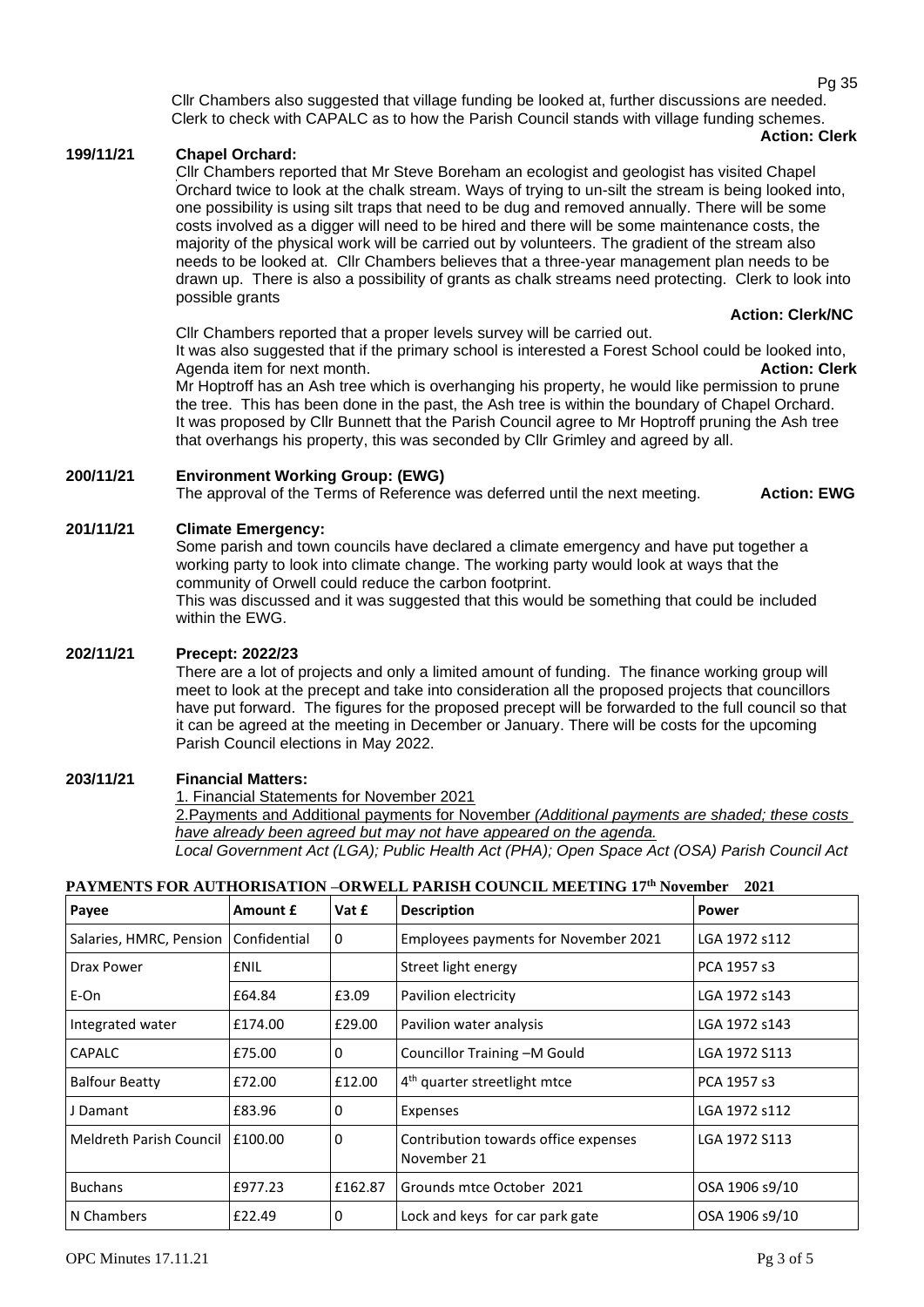| RBL Poppy wreath         | £17.00   |         | Poppy wreath                                              | LGA 1972 s137  | Pg 36 |
|--------------------------|----------|---------|-----------------------------------------------------------|----------------|-------|
| <b>Acer Conservation</b> | £2625.00 | £437.50 | Car park barrier, - additional posts, and<br>kissing gate | OSA 1906 s9/10 |       |
| Orwell Village Hall      | £17.00   | £0      | PC booking for the 4 <sup>th</sup> November               | LGA 1972 s111  |       |

Cllr Chambers proposed that all payments were in order, this was seconded by Cllr Philips and agree by all.

Clerk to make enquiries to have Cllr Chambers added onto the signatories.

## **204/11/21 Royal British Legion: RBL**

It was proposed by Cllr Philips that an extra donation of £50.00 be allocated to the RBL, this was seconded by Cllr Chambers and agreed by all. **Action: Clerk Action: Clerk** 

## **205/11/21 Solar Fund:**

#### Application from Orwell Carpet Bowls Club:

*(In accordance to the Solar Fund Agreement the Parish Council may award up to £250.00 per application per annum)* It was proposed by Cllr Grimley that a sum of £250.00 be donated to the Carpet Bowls, this was<br>seconded by Cllr Chambers and agreed by all Cllr Bunnett abstained **Action: Clerk** seconded by Cllr Chambers and agreed by all. Cllr Bunnett abstained.

#### **206/11/21 Second Defibrillator:**

Clerk has met with Mr Pulham (Village Hall) and Mr Burns (electrician) to see where the best position would be to place the defibrillator. It was agreed to place it on the outside, front wall, next to the existing waste bin which is to the left of the main door. It was proposed by Cllr Grimley to have the same unlocked defibrillator which is at the pavilion, this was seconded by Cllr Gould. Clerk has contacted Community Heartbeat Trust and is awaiting the new costings for this device.

#### **207/11/21 Dog Bins:**

It was proposed by Cllr Chambers that two bins be purchased, this was seconded by Cllr Grimley and agreed by all. The new bins will be placed at either end of Meadowcroft Way and will be multipurpose bins. The one at the entrance of Meadowcroft Way will replace the two bins already there.

 **Action: Clerk** 

**Action: Clerk**

## **207/11/21 Overgrown Foliage:**

Repeat of item 195/11/21

## **208/11/21 Clerk's Report:**

Fulbourn Neighbourhood Plan – Parish Council comments can be submitted from  $9<sup>th</sup>$  November to 18th January 2022

Due to the increase in Covid, especially within the villages the Parish Office will be closed to the public. The Clerk will be in the office or working from home and can always be contacted by email [clerk@orwellparishcouncil.co.uk](mailto:clerk@orwellparishcouncil.co.uk)

It was suggested the Clerk contact Mr Hoptroff as it is believed he has the Christmas Tree lights. **Action: Clerk**

#### **209/11/21 Policies:**

Financial Regulations: It was proposed to accept the updated version by Cllr Philips, seconded by Cllr Bunnett and agreed by all. There were two amendments made to the Financial Regulations that were agreed at October's meeting. Item 11.1(h) and item 14.2.

Orwell Beacon – H & S policy in progress. This is still being looked at but it may now be that the beacon will be gifted to the Parish Council, so the documentation required by SCDC will no longer be needed. Clerk will still put a Parish Council policy together. Clerk still awaiting a final decision. **Action: Clerk**

Three Year Financial Plan: Cllr Bunnett will start the process.

# **210/11/21 Risk Management:**

Cllr Chambers reported that a meeting was scheduled for tomorrow to look into this.

 **Action: Clerk/NC/MG**

#### **211/11/21 Website and IT Systems:**

Cllr Philips reported that he was still looking into the website. **Action: IP** Action: IP Cllr Philips proposed that ITEXS be given the contract for IT support. This was seconded by Cllr Chambers and agreed by all. This has followed proper procedure with three tenders and references. ITEXS also support other local parish councils. **Action: IP/Clerk**

.